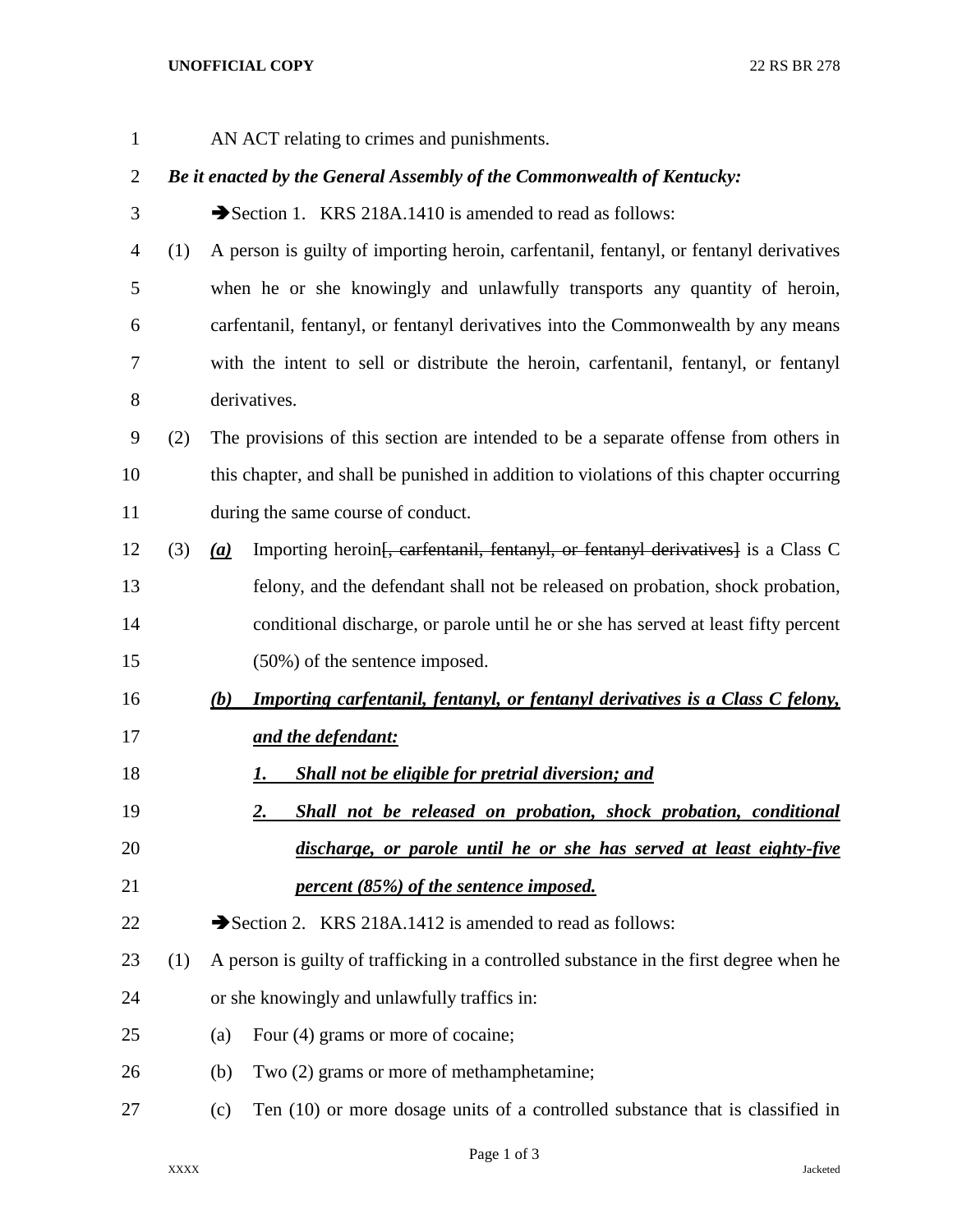| 1              |     |          | Schedules I or II and is a narcotic drug, or a controlled substance analogue;               |  |
|----------------|-----|----------|---------------------------------------------------------------------------------------------|--|
| $\overline{2}$ |     | (d)      | Any quantity of heroin, fentanyl, carfentanil, or fentanyl derivatives; lysergic            |  |
| 3              |     |          | acid diethylamide; phencyclidine; gamma hydroxybutyric acid (GHB),                          |  |
| $\overline{4}$ |     |          | including its salts, isomers, salts of isomers, and analogues; or flunitrazepam,            |  |
| 5              |     |          | including its salts, isomers, and salts of isomers; or                                      |  |
| 6              |     | (e)      | Any quantity of a controlled substance specified in paragraph (a), (b), or (c) of           |  |
| 7              |     |          | this subsection in an amount less than the amounts specified in those                       |  |
| 8              |     |          | paragraphs.                                                                                 |  |
| 9              | (2) |          | The amounts specified in subsection (1) of this section may occur in a single               |  |
| 10             |     |          | transaction or may occur in a series of transactions over a period of time not to           |  |
| 11             |     |          | exceed ninety (90) days that cumulatively result in the quantities specified in this        |  |
| 12             |     | section. |                                                                                             |  |
| 13             | (3) | (a)      | Any person who violates the provisions of subsection $(1)(a)$ , $(b)$ , $(c)$ , or $(d)$ of |  |
| 14             |     |          | this section shall be guilty of a Class C felony for the first offense and a Class          |  |
| 15             |     |          | B felony for a second or subsequent offense.                                                |  |
| 16             |     | (b)      | Any person who violates the provisions of subsection $(1)(e)$ of this section               |  |
| 17             |     |          | shall be guilty of a Class D felony for the first offense and a Class C felony for          |  |
| 18             |     |          | a second or subsequent offense.                                                             |  |
| 19             |     | (c)      | Any person convicted of a Class C felony offense or higher under this section               |  |
| 20             |     |          | shall not be released on probation, shock probation, parole, conditional                    |  |
| 21             |     |          | discharge, or other form of early release until he or she has served at least fifty         |  |
| 22             |     |          | percent (50%) of the sentence imposed in cases where the trafficked substance               |  |
| 23             |     |          | was heroin <del>[, fentanyl, carfentanil, or fentanyl derivatives]</del> .                  |  |
| 24             |     | (d)      | Any person convicted of a Class C felony offense or higher under this                       |  |
| 25             |     |          | section shall not be eligible for pretrial diversion, and shall not be released             |  |
| 26             |     |          | on probation, shock probation, parole, conditional discharge, or other form                 |  |
| 27             |     |          | of early release until he or she has served at least eighty-five percent (85%)              |  |